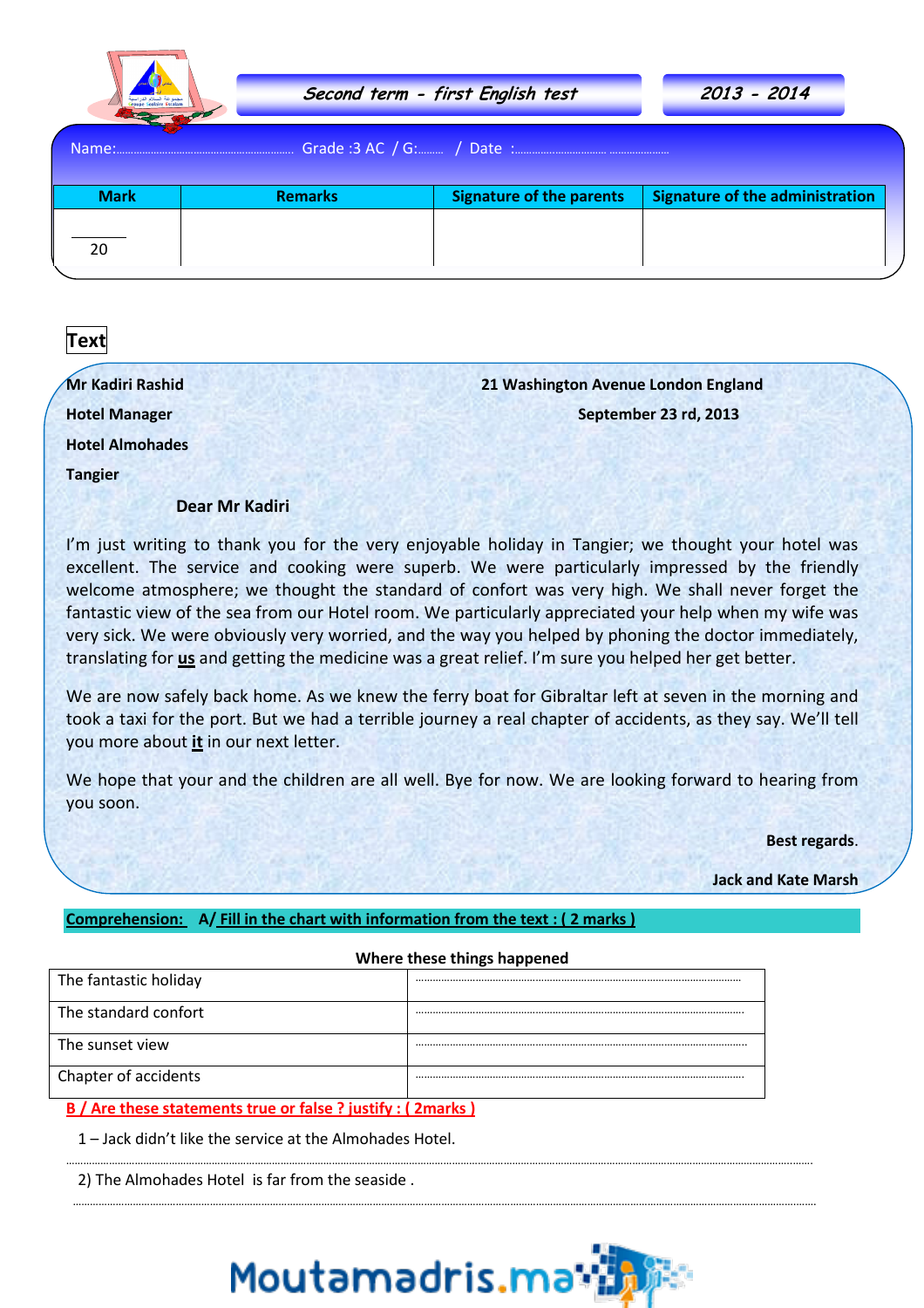4) The Marshs journey back home was umpleasant .

## **C / Answer the following questions: ( 2 marks )**

1 ) In which city do the Marshs live ?

2 ) How did the Marshs go to Gibraltar ?

**D / What do the underlined words in the text refer to ? ( 2 marks )**

1 ) us : 2 ) it :

### **E / Complete the following sentences : ( 2 marks )**

1 ) Jack is sending this letter to Mr Kadiri …………………………………………………………………………………………

2 ) The Hotel manager called the doctor because……………………………………………………………………………

## **II – Grammar :Complete the exercise with the verbs inside the box . ( simple past tense ) ( 4 marks )**

| buv   | catch | cost | <b>Drink</b> |
|-------|-------|------|--------------|
| fall  | hurt  | sell | Spend        |
| teach | throw | win  | Write        |

…………………………………………………………………………………………………………………………………………………………………………………………………………………………………….

……………………………………………………………………………………………………………………………………………………………………………………………………………………………..………..

……………………………………………………………………………………………………………………………………………………………………………………………………………………………..………..

1) Mozart ……………………………………………… more than 600 pieces of music.

2) "How did you learn to drive? " My father …………………………………………… me "

3) We couldn't afford to keep our car, so we ………………………..it .

4) I was very thirsty. I …………………………………. The water very quickly.

5) Paul and I played tennis yesterday. He's much better than me, so he …………………………. Easily.

6 ) Don ……………………………………… down the stairs this morning and hurt his leg .

7) Jim …………………………… the ball to Sue, who ………………………. It .

8) Ann ……………………..a lot of money yesterday. She ……………………… a dress. It ………………… 100.

### **B / Match the adjectives with their opposites : ( 2 marks )**

| modern      | ordinary    |
|-------------|-------------|
| public      | sweet       |
| hardworking | dangerous   |
| dry         | private     |
| bitter      | straight    |
| special     | wet         |
| safe        | lazy        |
| curly       | traditional |